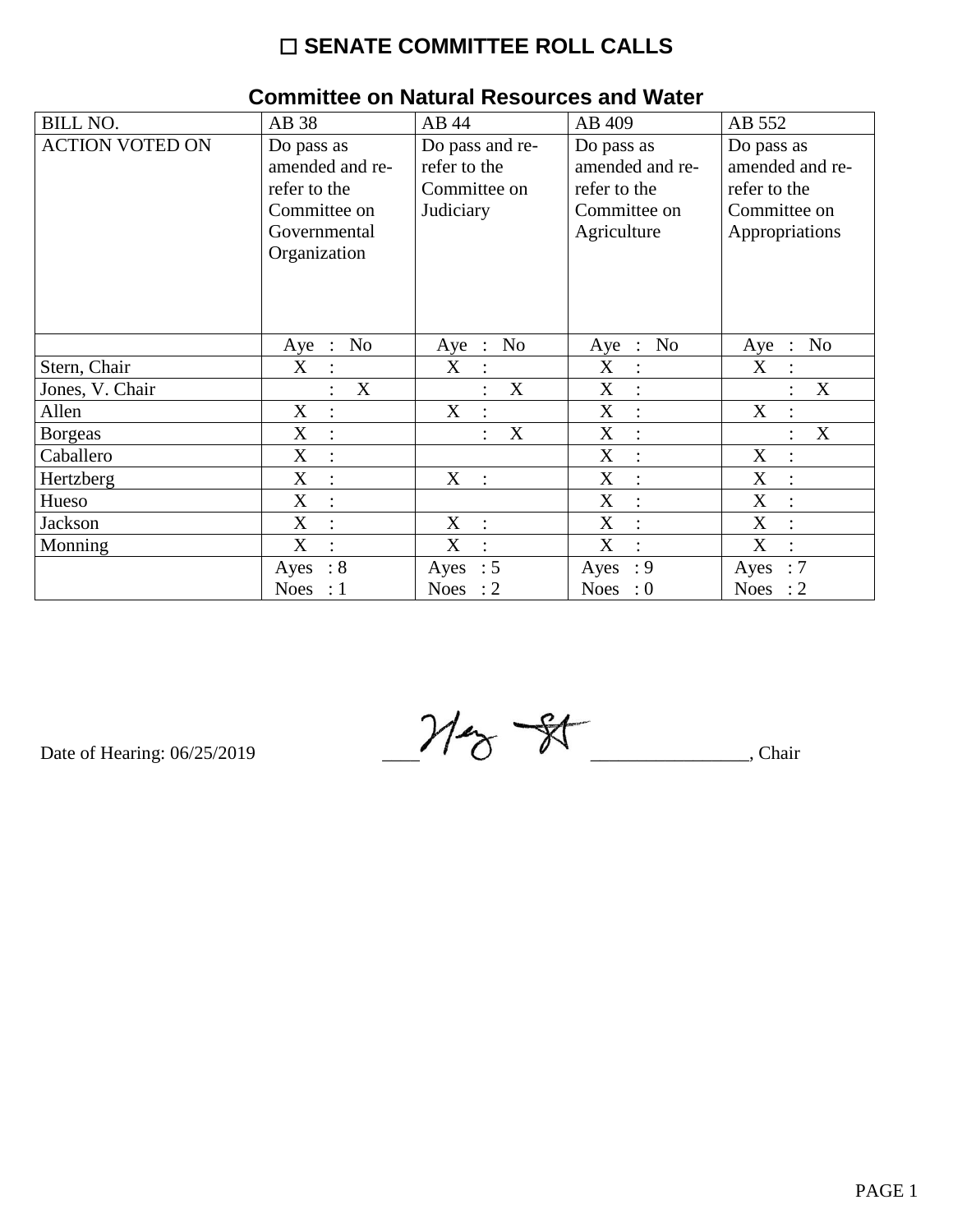| <b>BILL NO.</b>        | AB 839                    | AB 912                         | AB 936                         | AB 975                         |
|------------------------|---------------------------|--------------------------------|--------------------------------|--------------------------------|
| <b>ACTION VOTED ON</b> | Do pass as                | Do pass and re-                | Do pass as                     | Do pass as                     |
|                        | amended and re-           | refer to the                   | amended and re-                | amended and re-                |
|                        | refer to the              | Committee on                   | refer to the                   | refer to the                   |
|                        | Committee on              | Environmental                  | Committee on                   | Committee on                   |
|                        | Insurance                 | Quality                        | Environmental                  | Environmental                  |
|                        |                           |                                | Quality                        | Quality                        |
|                        |                           |                                |                                |                                |
|                        |                           |                                |                                |                                |
|                        |                           |                                |                                |                                |
|                        | N <sub>o</sub>            | N <sub>o</sub><br>$\therefore$ | N <sub>0</sub><br>$\therefore$ | N <sub>o</sub><br>$\mathbb{R}$ |
|                        | $Aye$ :                   | Aye                            | Aye                            | Aye                            |
| Stern, Chair           | X<br>$\ddot{\phantom{a}}$ | X<br>$\ddot{\cdot}$            | X                              | X                              |
| Jones, V. Chair        | X                         | X<br>$\vdots$                  | X<br>$\ddot{\cdot}$            | X                              |
| Allen                  | X<br>$\ddot{\cdot}$       | X<br>$\ddot{\cdot}$            | X<br>$\ddot{\phantom{a}}$      | X                              |
| <b>Borgeas</b>         |                           | X<br>$\ddot{\cdot}$            |                                |                                |
| Caballero              | X<br>$\pm$ :              | X<br>$\ddot{\cdot}$            | X<br>$\sim$ 1 $^{\circ}$       | X<br>$\ddot{\cdot}$            |
| Hertzberg              | X<br>$\ddot{\cdot}$       | X<br>$\ddot{\cdot}$            | X<br>$\ddot{\cdot}$            | X                              |
| Hueso                  | X<br>$\ddot{\cdot}$       | X<br>$\ddot{\cdot}$            | X<br>$\ddot{\cdot}$            | X                              |
| Jackson                | X<br>$\ddot{\cdot}$       | X<br>$\ddot{\cdot}$            | X<br>$\ddot{\cdot}$            | X                              |
| Monning                | X<br>$\bullet$            | X<br>$\bullet$                 | X<br>$\cdot$                   | X<br>$\bullet$                 |
|                        | $\therefore 7$<br>Ayes    | : 9<br>Ayes                    | $\therefore 7$<br>Ayes         | $\therefore 7$<br>Ayes         |
|                        | Noes : $1$                | Noes : $0$                     | Noes : $1$                     | Noes : $1$                     |

#### **Committee on Natural Resources and Water**

Date of Hearing: 06/25/2019

 $M_{\odot}$  St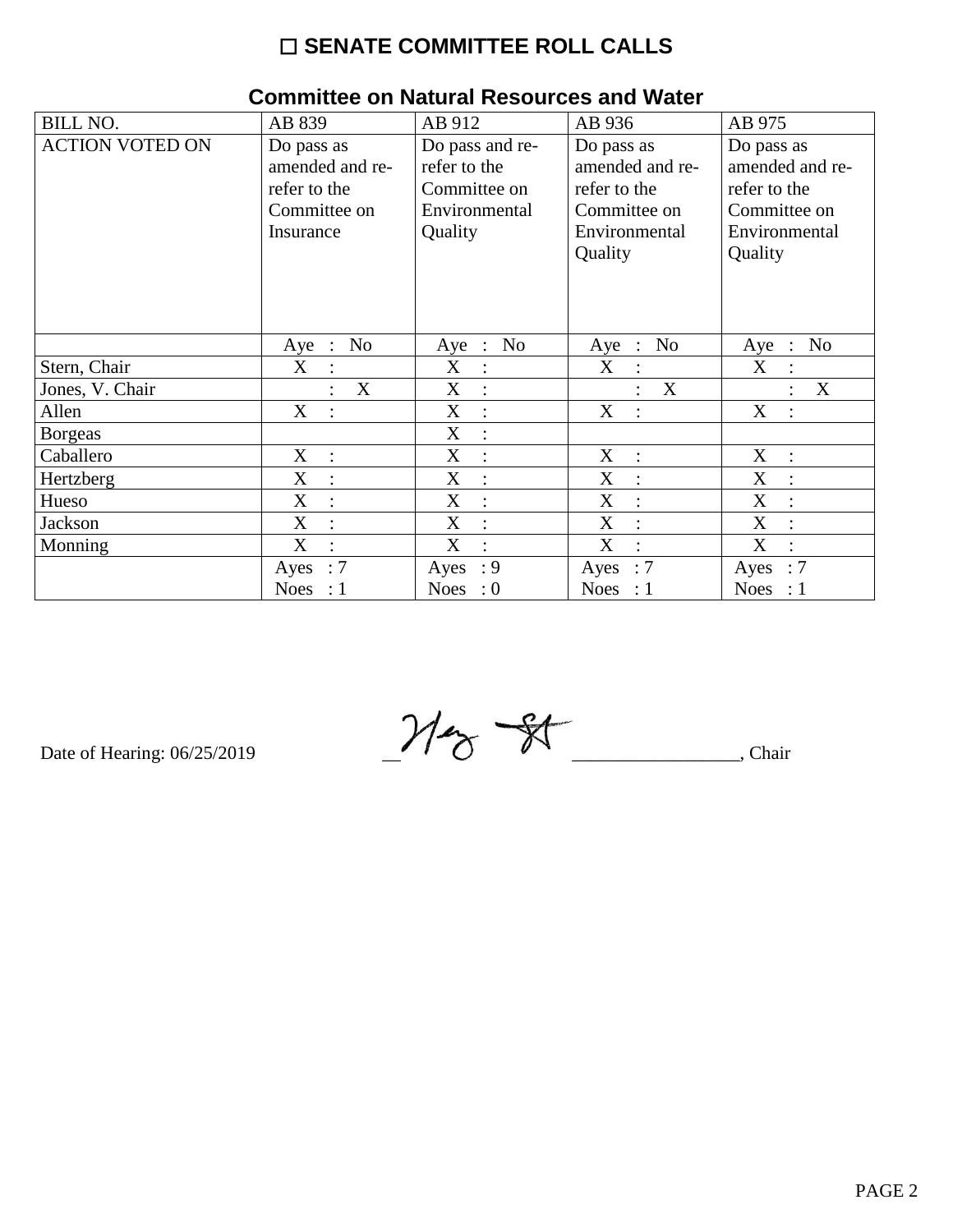| <b>BILL NO.</b>        | AB 1111                       | AB 1191                  | AB 1260                       | AB 1328                  |  |
|------------------------|-------------------------------|--------------------------|-------------------------------|--------------------------|--|
| <b>ACTION VOTED ON</b> | Do pass as                    | Do pass as               | Do pass and re-               | Do pass and re-          |  |
|                        | amended and re-               | amended and re-          | refer to the                  | refer to the             |  |
|                        | refer to the                  | refer to the             | Committee on                  | Committee on             |  |
|                        | Committee on                  | Committee on             | Appropriations                | Environmental            |  |
|                        | Governmental                  | Appropriations           |                               | Quality                  |  |
|                        | Organization                  |                          |                               |                          |  |
|                        |                               |                          |                               |                          |  |
|                        |                               |                          |                               |                          |  |
|                        |                               |                          |                               |                          |  |
|                        | N <sub>o</sub>                | N <sub>o</sub>           | N <sub>o</sub>                | N <sub>o</sub>           |  |
|                        | Aye<br>$\ddot{\phantom{1}}$ : | Aye<br>$\therefore$      | Aye<br>$\therefore$           | Aye<br>$\cdot$ :         |  |
| Stern, Chair           | X<br>$\vdots$                 | X                        | X                             | X                        |  |
| Jones, V. Chair        | $\mathbf X$<br>$\vdots$       | X<br>$\ddot{\cdot}$      | $\mathbf X$<br>$\ddot{\cdot}$ | X                        |  |
| Allen                  | X<br>$\ddot{\cdot}$           | X<br>$\ddot{\cdot}$      | X<br>$\ddot{\cdot}$           | X                        |  |
| <b>Borgeas</b>         | X<br>$\ddot{\cdot}$           | X<br>$\ddot{\cdot}$      | X<br>$\ddot{\cdot}$           |                          |  |
| Caballero              | X<br>$\ddot{\cdot}$           | X<br>$\ddot{\cdot}$      | X<br>$\ddot{\cdot}$           | X<br>$\ddot{\cdot}$      |  |
| Hertzberg              | X<br>$\ddot{\cdot}$           | X<br>$\ddot{\cdot}$      | X<br>$\ddot{\cdot}$           | X                        |  |
| Hueso                  | X<br>$\ddot{\cdot}$           | X<br>$\ddot{\cdot}$      | X<br>$\ddot{\cdot}$           | X                        |  |
| Jackson                | X<br>$\vdots$                 | X<br>$\ddot{\cdot}$      | X<br>$\ddot{\cdot}$           | X                        |  |
| Monning                | X<br>$\ddot{\cdot}$           | X<br>$\bullet$           | X<br>$\cdot$                  | X<br>$\bullet$           |  |
|                        | : 9<br>Ayes                   | : 9<br>Ayes              | $\therefore 7$<br>Ayes        | : 7<br>Ayes              |  |
|                        | <b>Noes</b><br>$\cdot 0$      | <b>Noes</b><br>$\cdot 0$ | Noes : $2$                    | <b>Noes</b><br>$\cdot:1$ |  |

# **Committee on Natural Resources and Water**

Date of Hearing: 06/25/2019

 $M_{\odot}$  -gr  $\overline{\phantom{a}}$ , Chair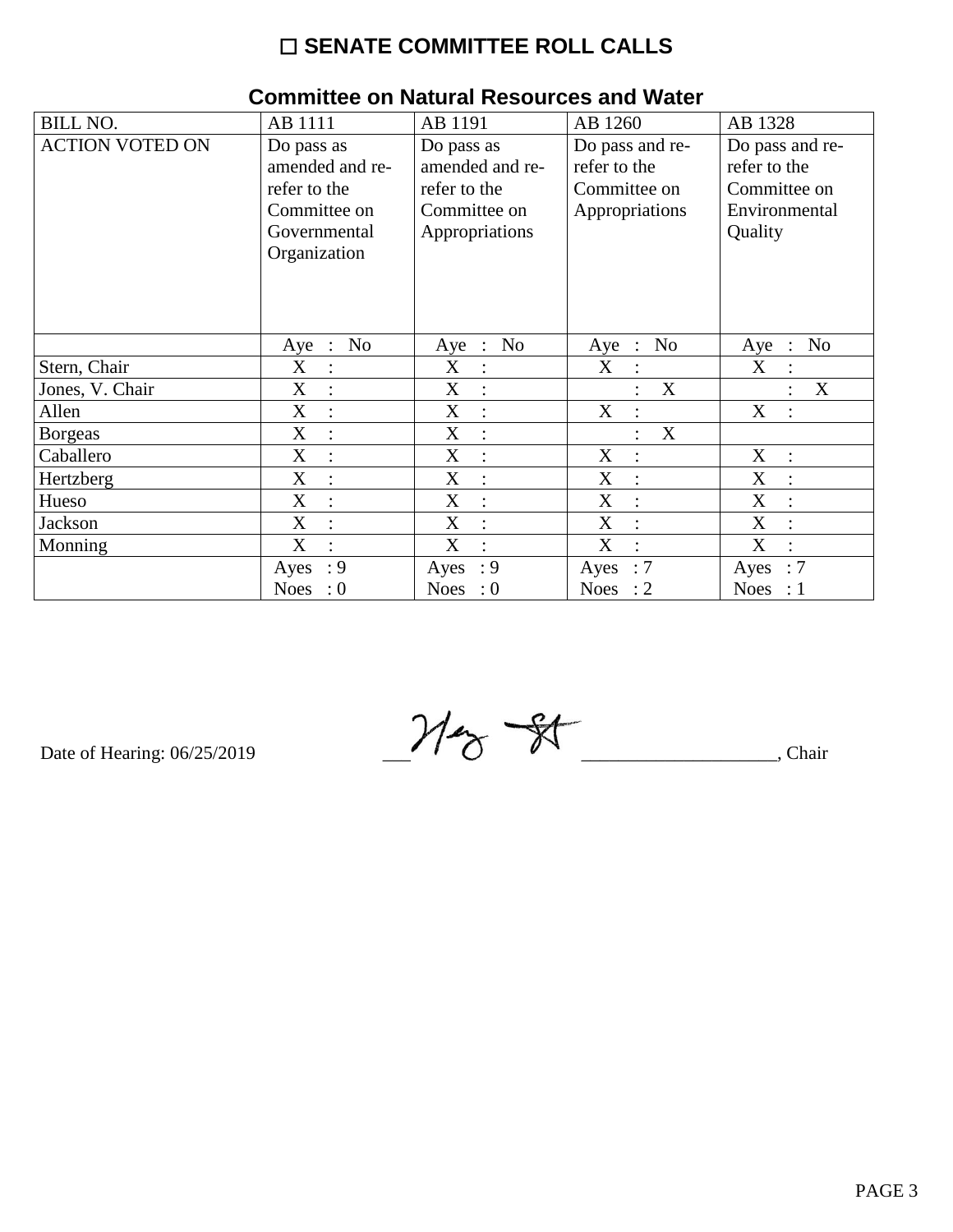| <b>BILL NO.</b>        | AB 1415                               | AB 1516                 | AB 1644             | AB 1668                                 |
|------------------------|---------------------------------------|-------------------------|---------------------|-----------------------------------------|
| <b>ACTION VOTED ON</b> | Do pass and re-                       | Do pass and re-         | Do pass and re-     | Do pass and re-                         |
|                        | refer to the                          | refer to the            | refer to the        | refer to the                            |
|                        | Committee on                          | Committee on            | Committee on        | Committee on                            |
|                        | Judiciary                             | Energy, Utilities       | Appropriations      | <b>Public Safety</b>                    |
|                        |                                       | and                     | with the            |                                         |
|                        |                                       | Communications          | recommendation:     |                                         |
|                        |                                       |                         | To consent          |                                         |
|                        |                                       |                         | calendar            |                                         |
|                        |                                       |                         |                     |                                         |
|                        | N <sub>0</sub><br>Aye<br>$\therefore$ | Aye : No                | Aye : No            | N <sub>o</sub><br>$\mathbb{R}^n$<br>Aye |
| Stern, Chair           | X                                     | X                       | X<br>$\ddot{\cdot}$ | X                                       |
| Jones, V. Chair        | X                                     | X                       | X                   | X                                       |
| Allen                  | X                                     | X<br>$\ddot{\cdot}$     | X<br>$\ddot{\cdot}$ | X<br>$\ddot{\cdot}$                     |
| <b>B</b> orgeas        | X                                     | X                       | X<br>$\ddot{\cdot}$ | X                                       |
| Caballero              | X                                     | X                       | X<br>$\ddot{\cdot}$ | X                                       |
| Hertzberg              | X                                     | X                       | X<br>$\ddot{\cdot}$ | X                                       |
| Hueso                  |                                       | X<br>$\ddot{\cdot}$     | X<br>$\ddot{\cdot}$ | X                                       |
| Jackson                | X<br>$\ddot{\cdot}$                   | X<br>$\ddot{\cdot}$     | X<br>$\ddot{\cdot}$ | X                                       |
| Monning                | X<br>$\ddot{\cdot}$                   | X<br>$\overline{\cdot}$ | X<br>$\cdot$        | X                                       |
|                        | $\therefore$ 5<br>Ayes                | $\therefore 8$<br>Ayes  | : 9<br>Ayes         | : 9<br>Ayes                             |
|                        | Noes : $3$                            | Noes : $1$              | Noes : $0$          | Noes : $0$                              |

#### **Committee on Natural Resources and Water**

Date of Hearing: 06/25/2019

 $M_{\odot}$  - 81  $\overline{\phantom{a}}$ , Chair